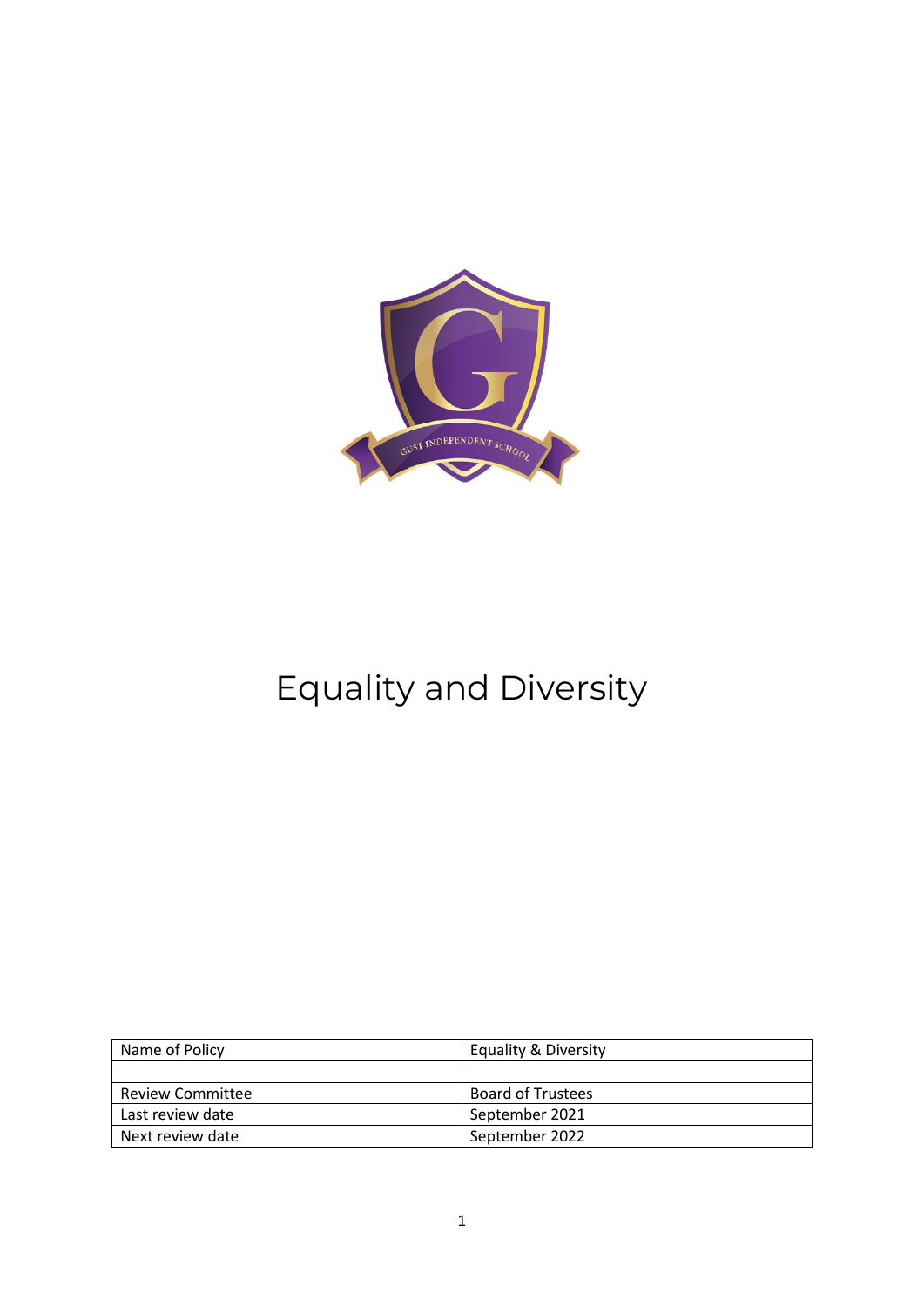# **GUST Equality & Diversity Policy**

# 1 Purpose

# **1.1 POSITION STATEMENT**

We will ensure that our school is fully inclusive in meeting the needs of all pupils, particularly those that arise from their ethnic heritage, social and economic background, gender, ability or disability. Our setting is committed to anti-discriminatory practice to promote equality of opportunity and valuing diversity for all pupils and families.

### **1.2 AIMS**

- Provide a secure environment in which all our pupils can flourish.
- Include and value the contribution of all families/carers to our understanding of equality and diversity.
- Provide positive non-stereotyping information about different ethnic groups and people with disabilities.
- Improve our knowledge and understanding of issues of anti-discriminatory practice, promoting equality and diversity.
- Make inclusion a thread which runs through all the activities of the school.

# **1.3 INCLUSION**

Our school is open to all members of the community**.** We provide information in clear, concise language, whether in spoken or written form.

- All policy documents can be made available in a format to meet the individual needs of parents/carers. If a different format is required, please see the Office Manager.
- We take action against any discriminatory behaviour by staff or parents.

# 2 For the learner

### **2.1 SCHOOL CURRICULUM**

The curriculum offered in the school encourages pupils to develop positive attitudes about themselves as well as to people who are different from themselves. It encourages pupils to have empathy for others and to begin to develop the skills of critical thinking.

### **2.2 IMPLEMENTATION**

We believe this is achieved by:

- Making pupils feel valued and good about themselves;
- Ensuring the resources within the school are managed so that all pupils have full access to all kinds of activities and equipment and are equally encouraged to enjoy and learn from them;
- Reflecting the widest possible range of communities in the choice of resources;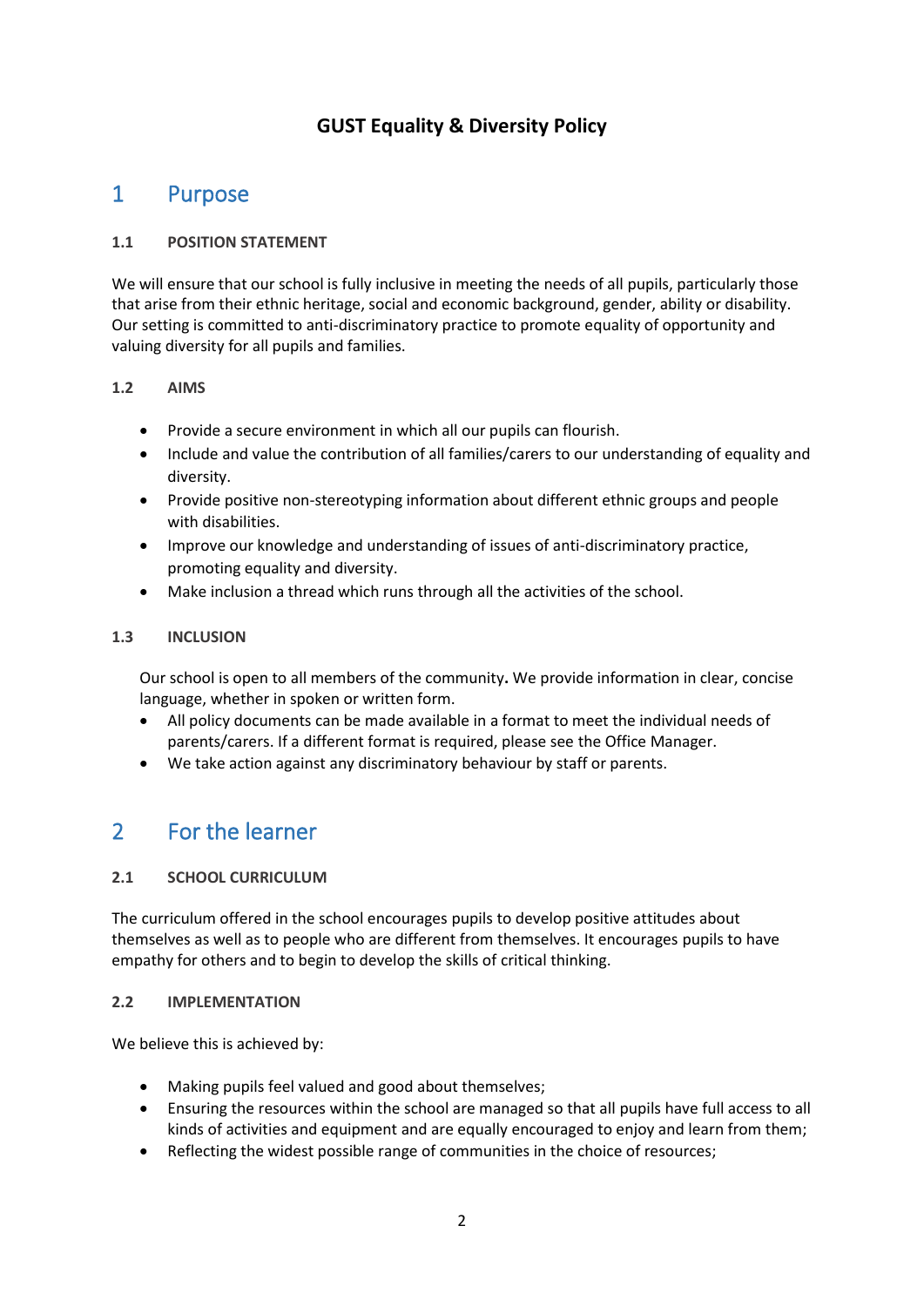- Choosing resources that will give pupils a balanced view of the world and an appreciation of the rich diversity of our multi-cultural society;
- Allowing for appropriate opportunities to be given to pupils to explore, acknowledge and value similarities and differences between themselves and others;
- Celebrating a wide range of festivals, together with the stories, special food and clothing they involve;
- Creating an environment of mutual respect and tolerance;
- Helping pupils to understand that discriminatory behaviour and remarks are unacceptable;
- Ensuring that the curriculum offered is inclusive of pupils with special educational needs and pupils with disabilities;
- Ensuring that pupils whose first language is not English have full access to the curriculum and are supported in their learning;
- Taking reasonable steps to provide opportunities for pupils to develop and use their home language in play and learning, supporting their language development at home;
- Welcoming the diversity of family life and work with all families; and
- Encouraging pupils to contribute stories of their everyday life into the pre-school.

### **2.3 SCHEME OF WORK**

We seek to implement this policy when designing schemes of work, both in our choice of topics to study, and in how we approach sensitive issues. So, for example, history topics include examples of the significant contributions women have made in this country's history. In geography activities, the teacher attempts to counter stereotypical images of Africa and Asia, and to show the true diversity of development in different parts of the world.

# 3 For the parent/carer

### **3.1 INVOLVEMENT**

We encourage parents/carers to take part in the life of the school and to contribute fully. For families who have a first language other than English, we value the contribution their culture and language offer. We work in partnership with parents to ensure that the medical, cultural and dietary needs of pupils are met. We help pupils to learn about a range of food, cultural approaches to eating and to respect the differences among them.

### **3.2 COMMUNICATION**

Information about meetings is communicated in a variety of ways – written and verbal – to ensure that all parents have information about access to the meetings.

# 4 Staff and employment

### **4.1 EQUAL OPPORTUNITIES**

The school wishes to provide equal opportunities to all in employment, irrespective of their gender, race, ethnic origin, disability, age, nationality, sexuality, religion, marital status and social class.

### **4.2 FAIRNESS**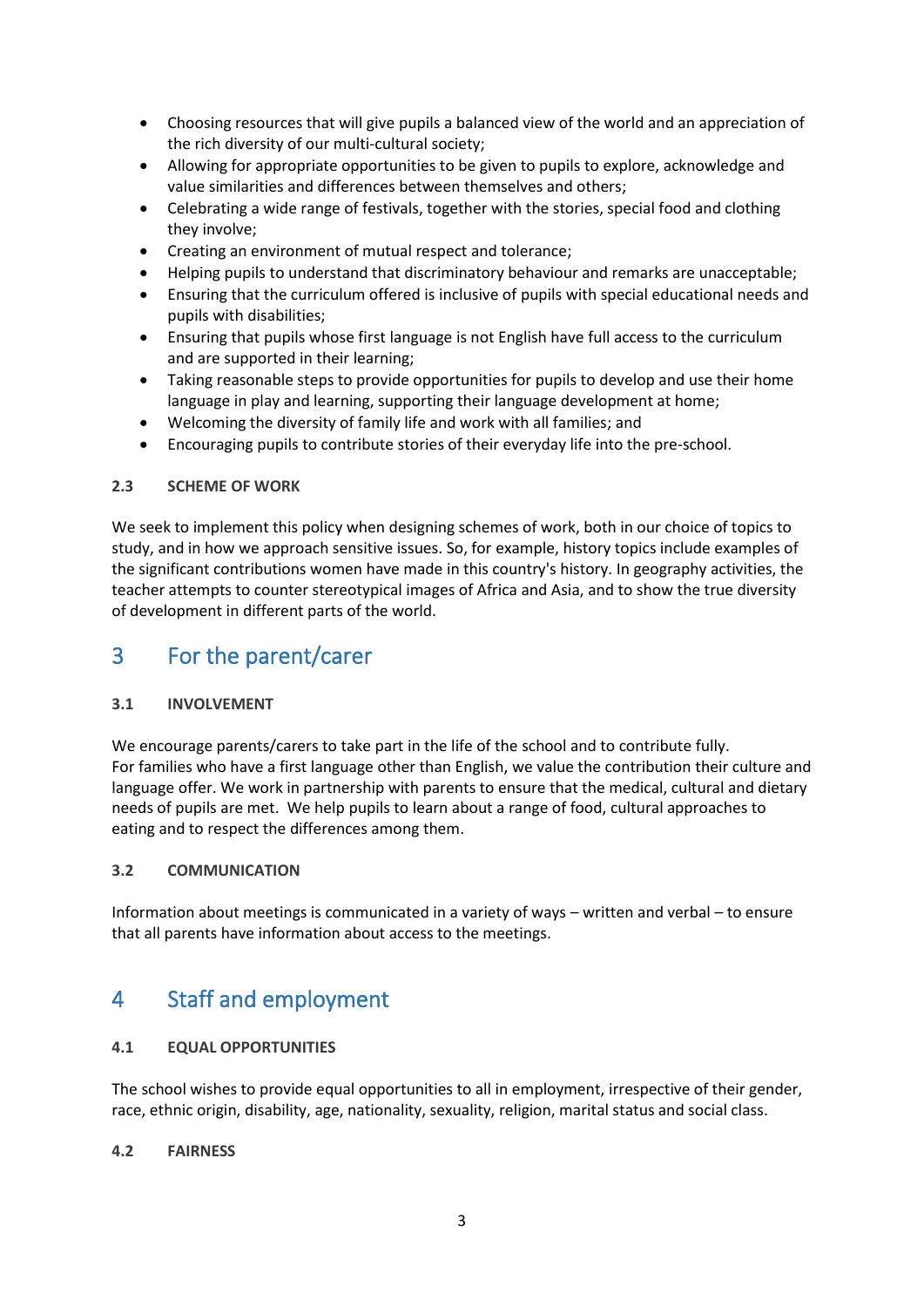- Posts are advertised and all applicants are judged against explicit and fair criteria.
- The school will appoint the best person for each job, subject to two written references and checks by the Criminal Records Bureau. This ensures fairness in the selection process.
- We undertake not to discriminate unfairly against anyone on the basis of a conviction or other information revealed. Having a criminal record will not necessarily prevent anyone from working with us. This will depend on the circumstances and background of the offence.
- All employees will be treated fairly and equally. Selection for employment, promotion, training or any other benefit will be based on aptitude and ability.
- Every employee is entitled to a supportive working environment which promotes dignity and respect for all. No form of intimidation, bullying or harassment will be tolerated.
- Breaches of the school's equal opportunities policy will be regarded as misconduct and could lead to disciplinary proceedings.

### **4.3 CONTINUOS DEVELOPMENT**

We seek out training opportunities for staff and volunteers to enable them to develop practices which enable all pupils to flourish.

We review our practices to ensure that we are fully implementing our policy for promoting equality, valuing diversity and inclusion.

# 5 Dealing with issues

### **5.1 DISCRIMINATION COMPLAINT**

If either a parent, learner or employee makes a discrimination claim against the setting we will take immediate action to resolve the incident with the claimant as soon as possible. We will do this by following the advice from the EHRC (Equality and Human Rights Commission):

### **5.2 PROCESS**

- Management will attempt to deal with the complaint informally first
- Use agreed grievance procedures
- Look into the complaint and decide what to do without it being necessary for the complainant to make a formal complaint
- Use other people as a source of mediation to see if the complaint can be resolved
- Make sure that the setting does now lawfully discriminate against anyone when responding to the complaint.
- Ensure that the complainant is informed of the resolution.
- Ensure that sufficient and relevant training is given to all staff members to avoid the situation from arising again.

# 6 Legal framework – The Equality Act 2010

**6.1 YOUR RIGHTS UNDER THE EQUALITY ACT 2010**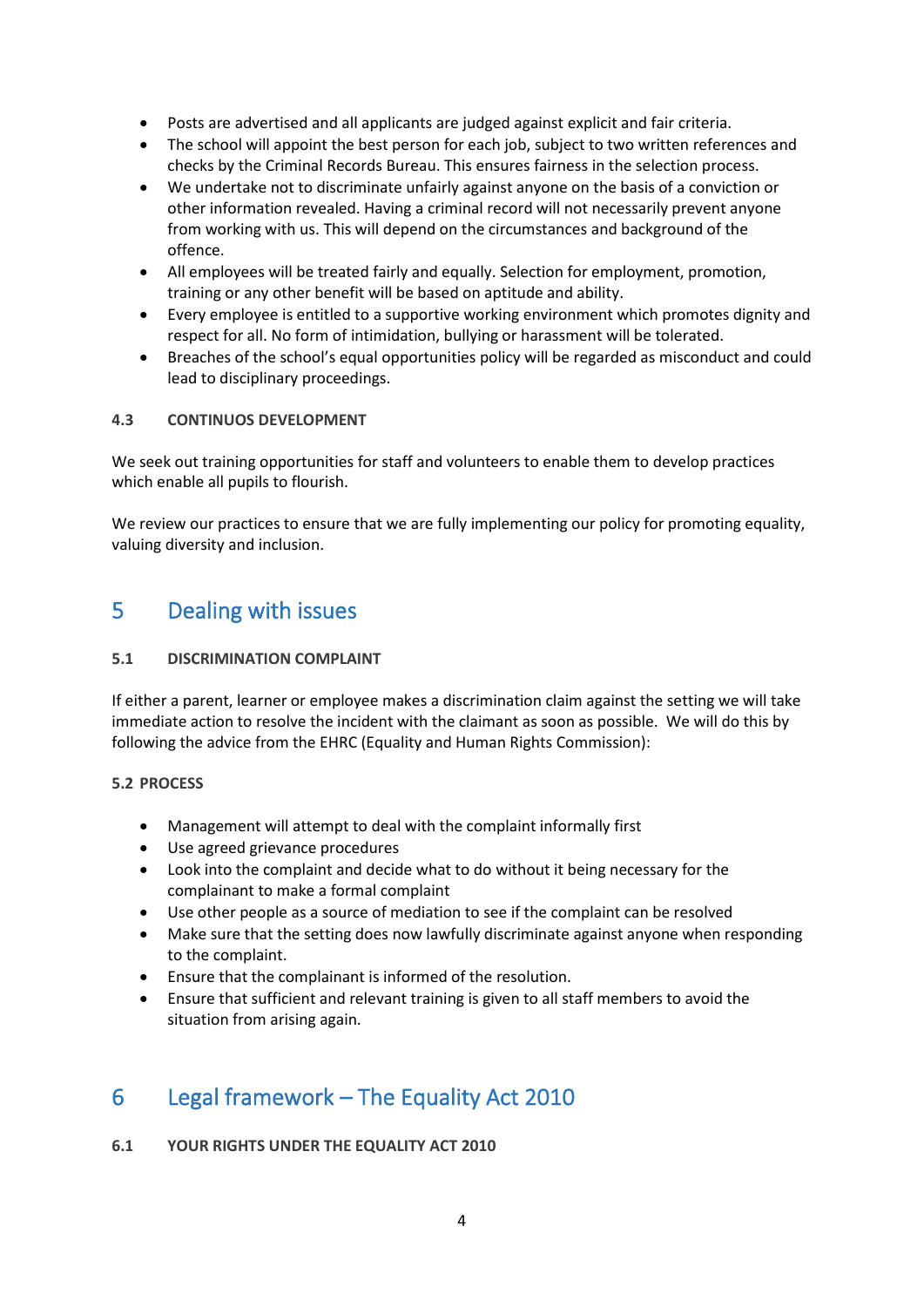The Equality Act became law in 2010. It covers everyone in Britain and protects people from discrimination, harassment and victimisation.

The information here to help you understand if you have been treated unlawfully.

# **6.2 WHO IS PROTECTED BY THE EQUALITY ACT?**

Everyone in Britain is protected. This is because the Equality Act protects people against discrimination because of the protected characteristics that we all have. Under the Equality Act, there are nine protected characteristics:

- o age
- o disability
- o [gender reassignment](https://www.equalityhumanrights.com/en/advice-and-guidance/gender-reassignment-discrimination)
- o marriage and civil partnership
- o pregnancy and maternity
- o race
- o religion or belief
- o sex
- o sexual orientation

There are some important differences depending on which protected characteristic you have.

### **6.3 SITUATIONS IN WHICH YOU ARE PROTECTED FROM DISCRIMINATION**

Under the Equality Act you are protected from discrimination:

- when you are in the workplace
- when you use public services like healthcare (for example, visiting your doctor or local hospital) or education (for example, at your school or college)
- when you use businesses and other organisations that provide services and goods (like shops, restaurants, and cinemas)
- when you use transport
- when you join a club or association (for example, your local tennis club)
- when you have contact with public bodies like your local council or government departments

### **6.4 HOW CAN YOU BE DISCRIMINATED AGAINST?**

There are four main types of discrimination:

### [Direct discrimination](https://www.equalityhumanrights.com/en/advice-and-guidance/what-direct-and-indirect-discrimination)

This means treating one person worse than another person because of a protected characteristic. For example, a promotion comes up at work. The employer believes that people's memories get worse as they get older so doesn't tell one of his older employees about it, because he thinks the employee wouldn't be able to do the job.

### [Indirect discrimination](https://www.equalityhumanrights.com/en/advice-and-guidance/what-direct-and-indirect-discrimination)

This can happen when an organisation puts a rule or a policy or a way of doing things in place which has a worse impact on someone with a protected characteristic than someone without one. For